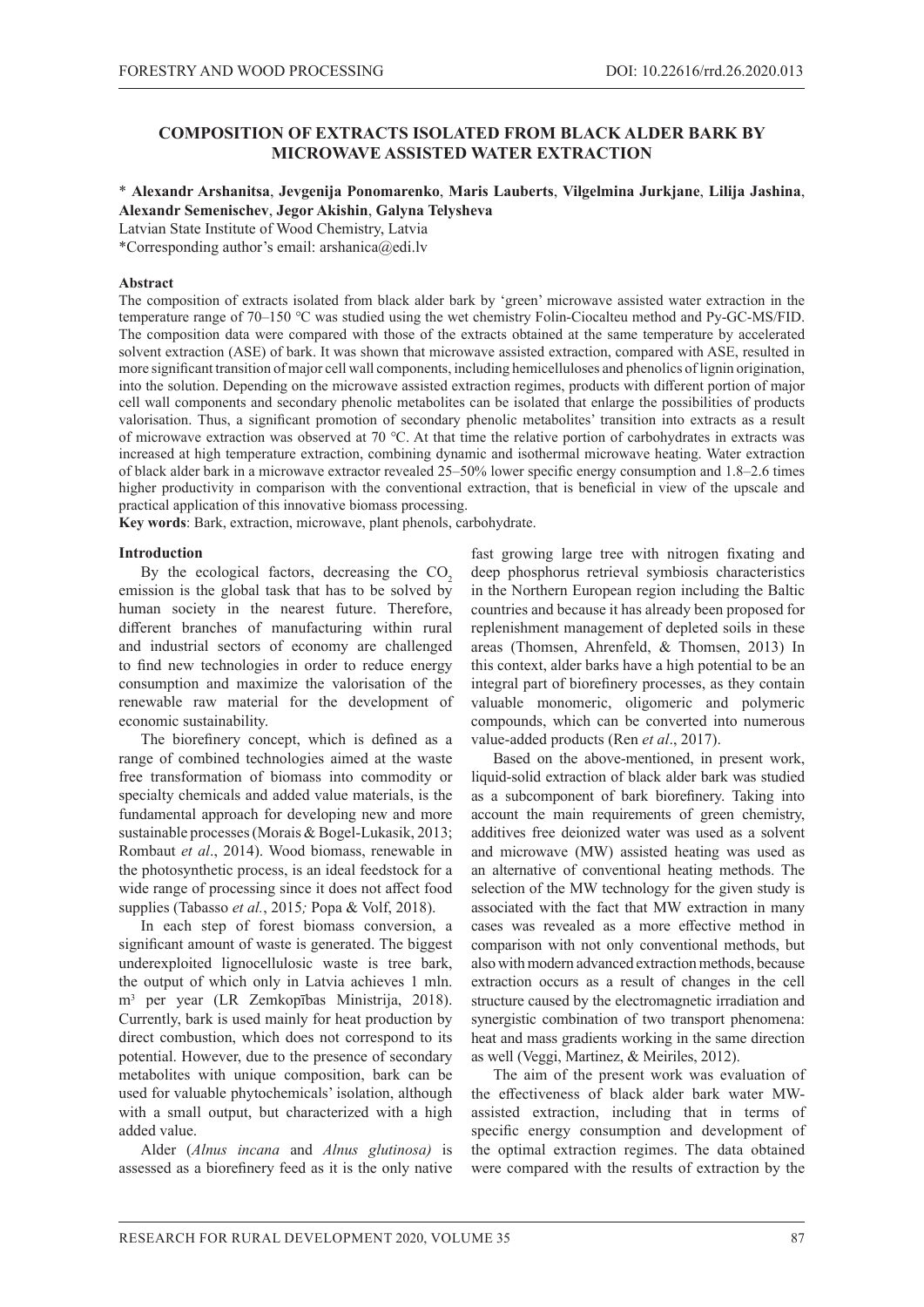modern advanced accelerated solid ASE method where convective/conductive heat transfer takes place. For the realization of controlling the MW assisted extraction, a laboratory device of original construction was used. The effect of the extraction temperature and isothermal heating duration on the yield and composition of extracts removed was in focus of the present research. With this aim, Py-GC-MS/FID and wet chemistry procedures, including the measurement of the total polyphenolic content, were used as the main analytical tools.

## **Materials and Methods**

Bark removed by handle debarking of a 27 years' age black alder (*Alnus glutinosa)* tree harvested in Talsu municipality of Latvia was used as an object of investigation. The isolated bark was air dried  $(\sim 20 \degree C)$ up to the water content of 9%, then ground by a Retch 100 knife type mill equipped with a 2.00 mm sieve.

The MW extraction column of original construction consisted of a circular coaxial wave guide with three magnetrons (output MW power – 0.850 kW per each), an extraction chamber ( $V=1350$  cm<sup>3</sup>), power supply units, a vacuum pump, a cooling section, and a pressure relief valve was used for biomass extraction (Figure 1).

In each experiment, 108.50 g of bark (water content =  $9.0\%$ ) and  $550.00 \text{ g}$  of deionized water (T=18–20 ℃) were loaded into the extraction chamber. After that the column was assembled and vacuum treatment of the suspension at the residual

pressure of 50 mbar was done during 5 min to ensure the penetration of the solvent inside the substrate. Then, the atmospheric pressure in the chamber was recovered and continual microwave heating of the composition up to the desirable temperature varied in the range of 70–150 ℃ was performed, followed by the automatically controlled isothermal heating during 5–30 min that was achieved by the on/off action regime of microwave generators. After the exposition of the composition at a given temperature, the pressure inside the closed extraction chamber was removed by turning-on of the relief valve connected to the extraction chamber and the cooling section. After the 5-min exposition, the chamber was removed from the extraction column to be mounted into the screw gearing press to separate solid and liquid fractions. For each chosen temperature magnitude, one experiment was performed without the isothermal heating stage, e.g. a drop in pressure was done immediately after the achievement of the desirable temperature inside the extraction chamber. The liquid fraction enriched with extractives was filtered using Buchner funnel, followed by lyophilic drying. The yield of dry extracts in relation to dry bark was measured by weighing. The powder-like extracts were placed in a plastic box for freezing storage at -17 ℃. The specific energy consumption, depending on the temperature value and extraction duration, was measured using a power indicator SENECA S604E-6-MOD. Each experiment was repeated three times and the data were averaged. The variation coefficient of measurement was ≤10%.



Figure 1. The column for MW assisted water extraction of black alder bark: common assembly view (a), view of extraction chamber (b).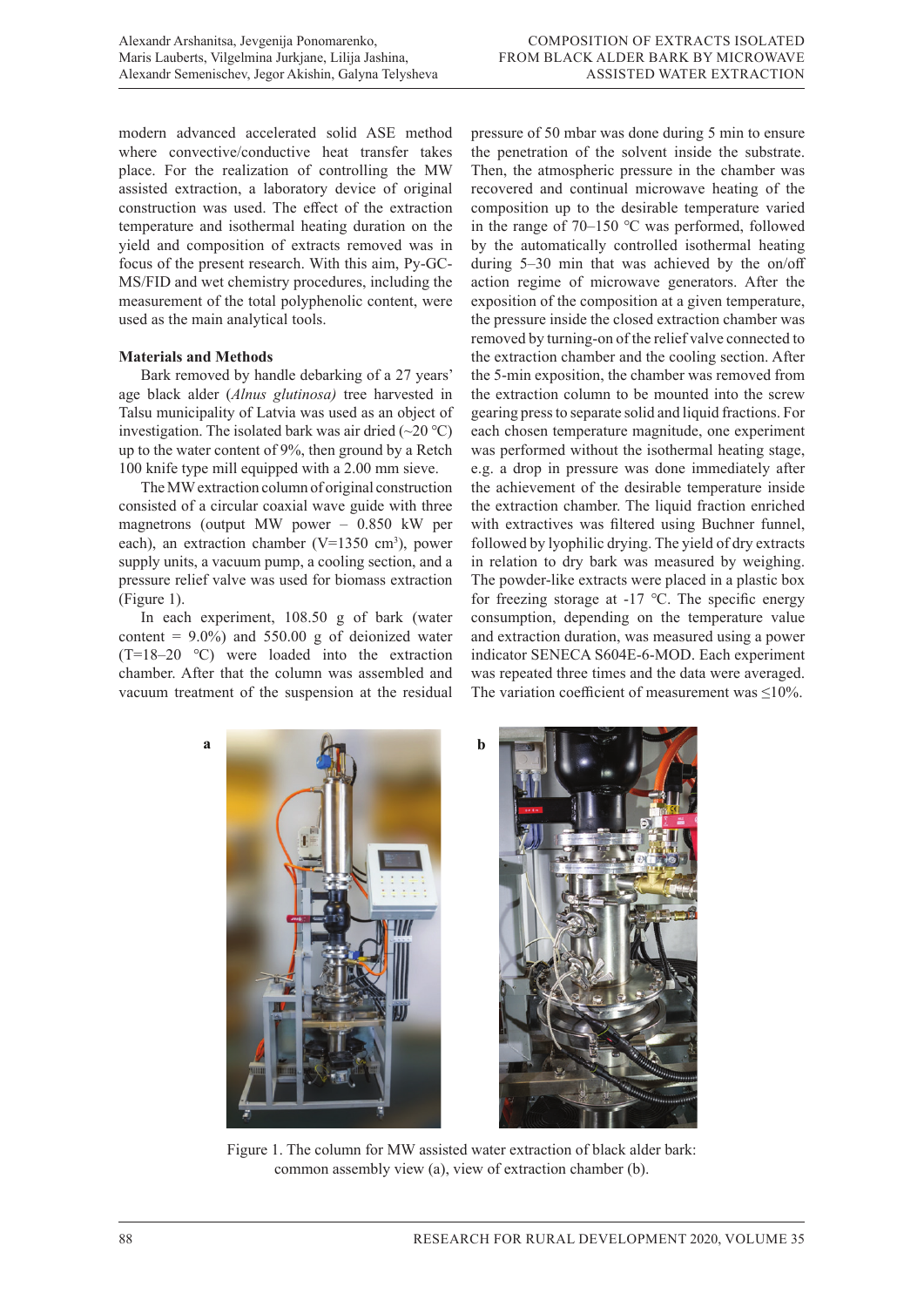The ASE water extraction of bark was performed using a laboratory scale device DIONEX ASE. About 40.00 g of black alder bark was loaded into the extraction cell, followed by processing consisting of four repeated extraction cycles with a fresh portion of the solvent at temperatures varied in the range of 70–150 ℃ during 5 min per each cycle. Earlier, this regime was recognized as the optimal one in terms of the extract yield (Lauberts, 2018). For each experiment, 300±20 mL of the extractives' rich solvent were obtained. The yield of the lyophilic dried extract was measured by weighing. Each experiment was repeated three times and the data were averaged. Variation coefficient of measurement was  $\leq 10\%$ .

The total phenolic content (TPC) of extracts was determined by wet chemistry methods using Folin-Ciocalteu reagent. The optical intensity of the resulted coloured complex at 765 nm was measured against gallic acid solution as a blank (Singleton, Orthofer, & Lamuela-Raventos, 1999). The total phenolic contents were expressed as grams (g) of gallic equivalents (GAE) per gram of a dried sample of the extract.

Py-GC/MS/FID analysis was performed using a Frontier Lab (Fukushima, Japan) Micro Doubleshot Pyrolyzer Py-3030D (pyrolysis temperature 500 °C, heating rate 600 °C s<sup>-1</sup>) directly coupled with the Shimadzu GC/MS/FID-QP ULTRA 2010 apparatus (Japan) equipped with a capillary column RTX-1701 (Restec, Metairie, Louisiana, USA) and a 60 m × 0.25 mm  $\times$  0.25 mm film (injector temperature of 250 ℃, ion source with EI of 70 eV, MS scan range m/z of 15–350, carrier gas helium at the flow rate of 1 mL min−1 and a split ratio of 1:30). The mass of the sample probe (residual moisture content  $\leq 1\%$ ) was 1.00–2.00 mg. The oven program was as follows: 1 min isothermal at 60 ℃, followed by 6 ℃ min−1 to 270 ℃, and the final hold at 270 ℃ for 10 min. The mass spectrometer was operated in electron impact mode using 70 eV electron energy. The identification of the individual compounds was performed based on GC/MS chromatography using Library MS NIST 11 and NIST 11 s, whereas the relative area of the peak of individual compounds was calculated using Shimadzu software based on GC/FID data. The summed molar areas of the relevant peaks were normalized to 100%, and the data for four repetitive pyrolysis experiments were averaged. CV of measurements was ≤8%.

## **Results and Discussion**

Bark refers to lignocellulosic biomass, which is mainly composed of carbohydrate polymers: cellulose, hemicellulose and aromatic polymer lignin. It also contains extractives and ash. The chemical composition of bark differs depending on the tree species. Bark differs chemically from stem wood with an overall higher proportion of ash and extractives (Marmol *et al.*, 2019; Leite & Pereira, 2017; Neiva *et al.*, 2018). Extractives are composed of a wide array of individual hydrophobic and hydrophilic compounds ranging from terpenoids and steroids, fats, and waxes to phenolic compounds including stilbenes, tannins and flavonoids. The most characteristic feature of the *Alnus* genus is the occurrence of large quantities of diarylheptanoids and their glycosides in different morphological parts of the tree. It is known, that many of valuable phenolic compounds are present not only within cytosolic spaces but are also bound within plant cellular walls. Plant cell walls consist of a series of complex structural polysaccharides such as cellulose, hemicellulose and lignin (an aromatic polymer) and even proteins. This structure is what confers to the cells stability and resistance to the extraction of the intracellular components (Gligor *et al.*, 2019). Therefore, one of the objectives of this study was to evaluate the influence of the MWassisted water extraction in different conditions not only on secondary metabolites' isolation but also on the transition of the cell wall main components into solution. The advanced ASE extraction method was used as the reference. The yield of the water extracts obtained from black alder bark by ASE extraction varied from 19.2% (on DM) at 70 °C up to 28.9% at 150 °C. The yield of the water extracts obtained by MW-assisted extraction increased with increasing temperature and varied from 15.4% (on DM) to 26.4% depending on the extraction conditions. In this case, the effect of the temperature magnitude on the yield of extractives was more pronounced in comparison with that of the extraction duration.

The composition of black alder bark extracts was studied, using the Py-GC-MS/FID method well known as analytical pyrolysis. This method is widely used for the characterization of the chemical composition of lignocellulosic biomass by the determination of pyrolysis products referring to the definite biomass components (González-Vila, 1997). The application of AP for the studies of the composition of the obtained extracts allowed simultaneous evaluation of the transition to the extracts of all components of bark biomass, including high molecular weight cell wall components (carbohydrates and lignin) and their derivatives, lipophilic and hydrophilic extractives. The products of carbohydrates' thermal degradation in conditions of AP consist of aliphatic acids and esters, aliphatic alcohols, aliphatic aldehydes and ketones, furan and pyran derivatives, cyclopentane derivatives and sugars. The lignin degradation products consist of methoxylated phenols, guaiacyl (G-) and syringyl (S-) derivatives (Figure 2).

The method is mostly used for the characterization of the main biomass components *in situ;* however, there are some studies concerning the application of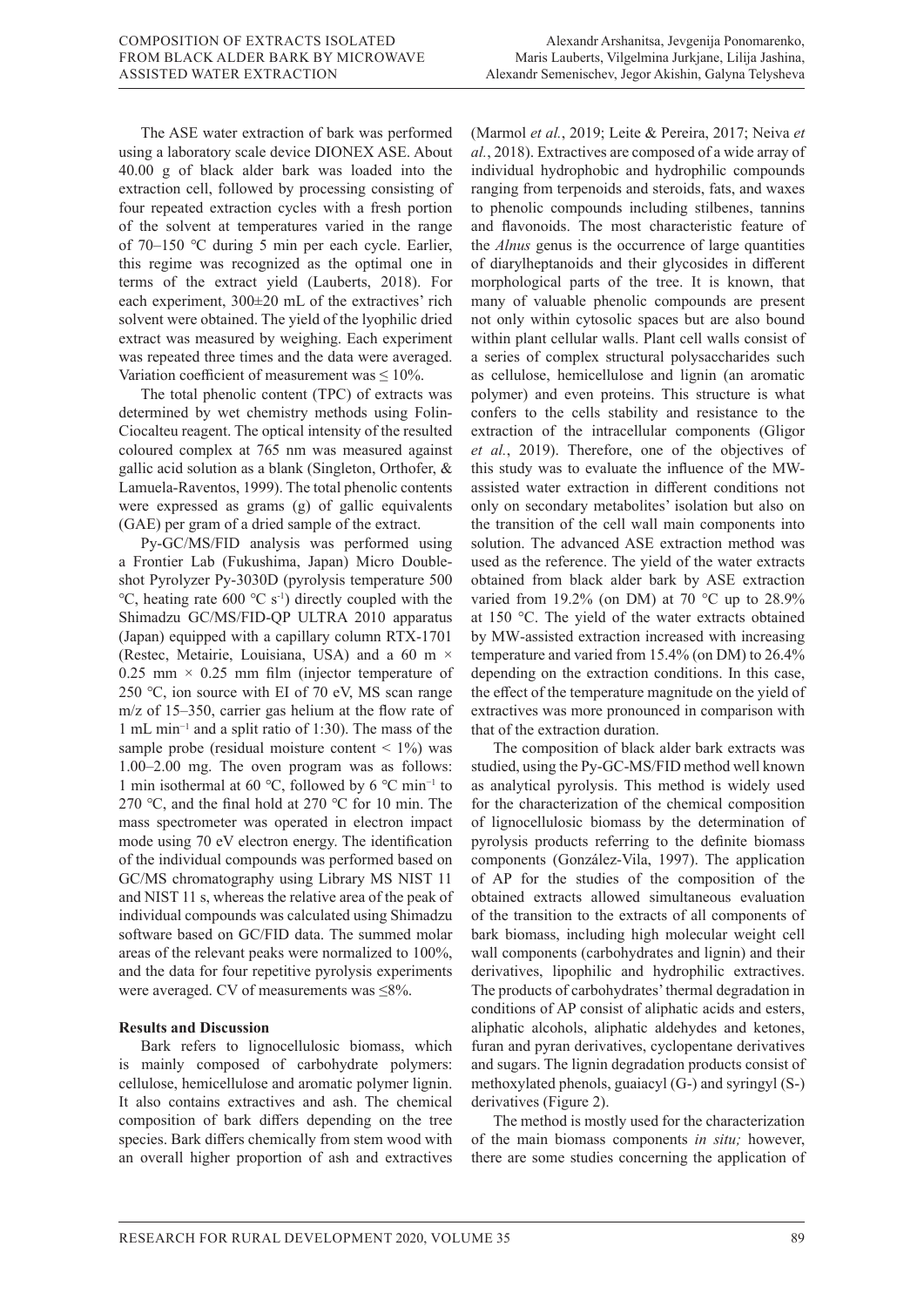

Figure 2. Classification of the aromatic pyrolysis products.



Figure 3. Correlation between the total phenols  $(GAE g g<sup>-1</sup>)$  content in extracts isolated from black alder bark by both extraction methods and relative content of non-methoxylated phenols in volatiles, determined by Py-GC-MS/FID.

Py-GC-MS/FID for the characterization of extractives isolated from plant substrates (Ohra-aho, 2017). As the lignocellulosic material under study contains lignin, which consists only of G- and S-units, the normalized area of peaks in Py-GC-MS/FID chromatograms for products, related to B- and Ph-type phenols, reflects the content of phenolic extractives in the samples of isolated extracts.

This assumption is confirmed by the strong positive correlation between the content of total phenols, determined as GAE g·g<sup>-1</sup> of the extract and the relative content of non-methoxylated aromatic volatiles in pyrolysis products (Figure 3).

Other significant groups of compounds detected in the AP volatiles are degradation products of lipophilic and N-containing compounds present in extractives.

To get information about the extracts' and parent biomass' compositions, areas of pyrolytic chromatograms peaks, typical for carbohydrates, lignin, lipophilic and hydrophilic extractives degradation products and N-containing products, were summed up and normalized to 100%. According to the obtained data, the volatiles of the parent black alder bark consist of 72.6% of carbohydrates derived compounds; 20.1% of lignin derived compounds (Gand S-type phenols); 5.5% of hydrophilic extractives derived compounds (Ph- and B-type phenols); 1.6% of lipophilic extractives derived compound and 0.2% of N-containing compounds. Carbohydrates are also the main constituents of all the obtained water extracts (Figure 4). The carbohydrate content tends to increase with increasing ASE temperature. The composition of extracts, obtained by MW-assisted extraction

without isothermal heating at the corresponding temperature, is close to that of water extracts, obtained by ASE extraction (isothermal heating time = 20 min). However, the MW assisted extraction revealed the specific energy consumption lower by 25–52% and a higher productivity of the process, which was defined as the average yield of extracts on the DM of bark per time unit of processing.

The productivity of MW assisted extraction varied in the range of  $1.3-1.1\%$  min<sup>-1</sup> vs  $0.6-0.5\%$  min<sup>-1</sup> for ASE processing. The relative content of carbohydrates derived products in volatiles of MW extracts was slightly dependent on the temperature magnitude when only short term dynamic MW heating took place and was about 60%. A similar dependence was observed for ASE processing although the long term (20 min) heating was performed in this case (Figure 4). The ratio of carbohydrates derived products to lignin derived products is 4.4–5.8 for extracts, obtained by ASE extraction and 5.2–5.7 for extracts, obtained by MW-assisted extraction. This ratio for parent black alder bark is 3.6. The composition of extracts, obtained by MW-assisted extraction including 15 and 30 min of isothermal heating at the corresponding temperature (70–110 °C), is close to that of the abovedescribed extracts; however, it differs at 130 ℃ and strongly differs at 150 ℃ extraction temperatures. In contrast to the extracts obtained by ASE extraction, the extracts obtained by MW-assisted extraction have a significantly higher content of carbohydrates derived volatiles (it reaches 78% at 150 °C). This indicates the promoting effect of MW irradiation on the plant cell degradation. It was proven by the fact that the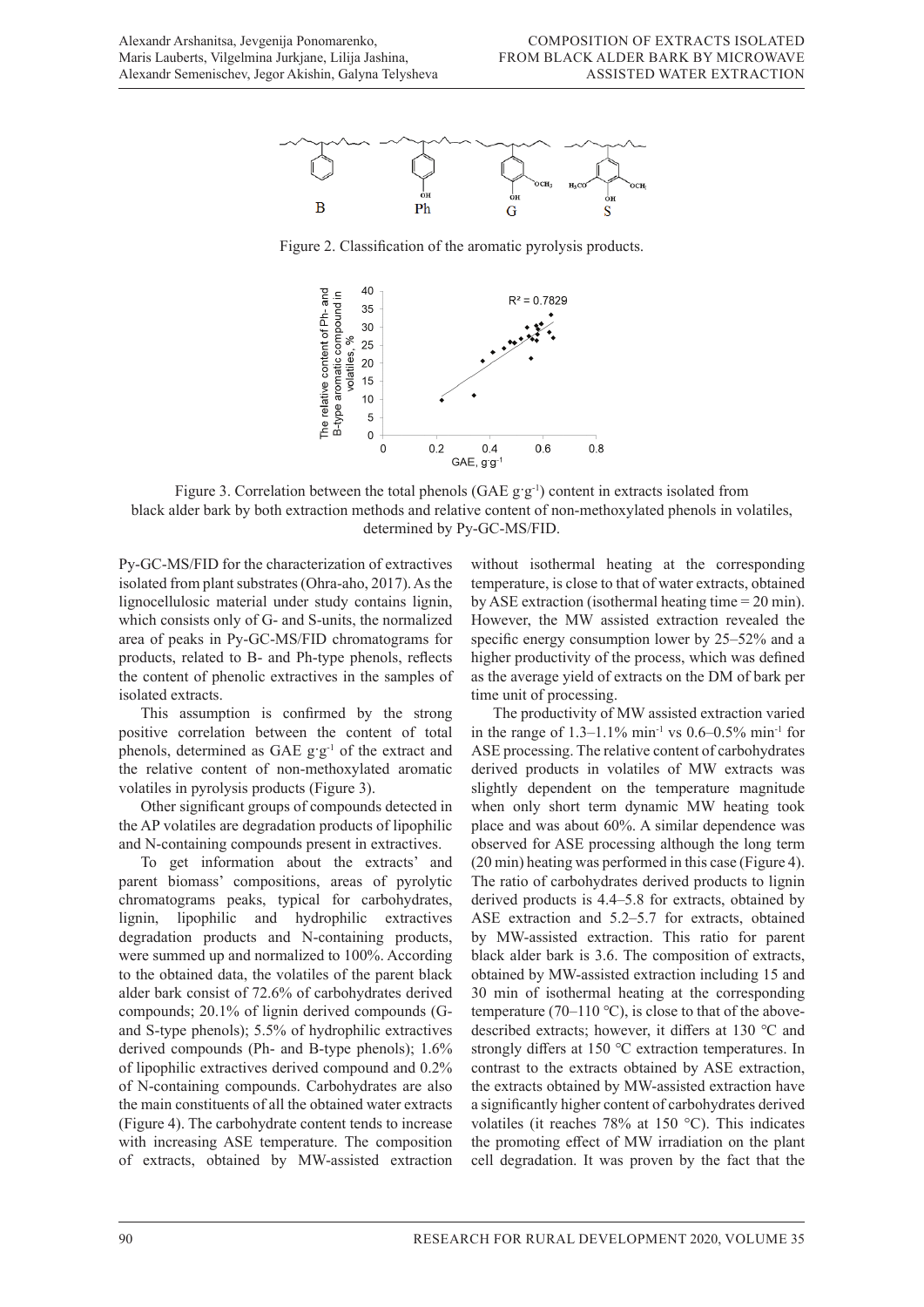

Figure 4. Composition of black alder bark water extracts, depending on extraction methods and process conditions.

extracts obtained by MW-assisted extraction have a higher portion of lignin derived methylated phenols in aromatic volatiles in comparison to the extracts obtained by ASE extraction. There is a strong positive correlation between the carbohydrates derived products' content and the lignin-derived products' content, pointing to cell wall degradation (Figure 5).

As extracts, obtained by MW-assisted extraction, have a higher relative content of pyrolysis products related to cell wall components, it can be concluded that the MW-assisted extraction much more affects the degradation of the cell wall in comparison to the ASE extraction. The especially strong degradation of the wall cell was observed for extracts, obtained by the MW-assisted extraction at 150 °C at 15 min and 30 min of extraction (Figure 5).

Phenolic extractives are important components of the obtained water extracts (Figure 4). However, it is



Figure 5. Correlation between the portion of lignin-derived products in aromatic volatiles and relative content of carbohydrates derived products in total pyrolysis volatiles.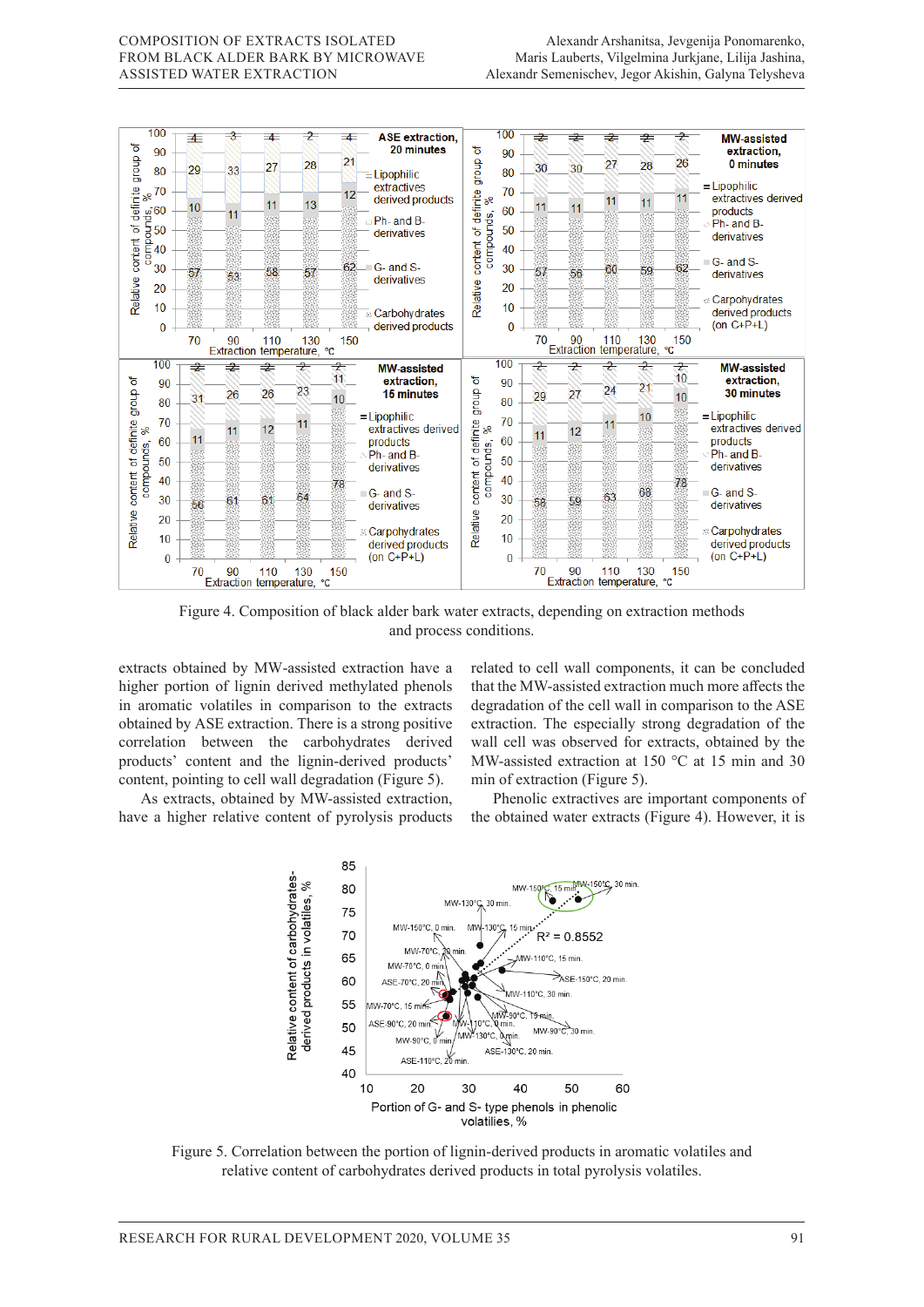



Table 1

# **Transition of the phenolic compounds (hydrophilic extractives) to extracts, depending on extraction conditions**

| Extraction regime         | Total phenols, GAE g'g <sup>-1</sup> | The ratio of hydrophilic (phenolic) extractives derived py-<br>rolysis products to lipophilic extractives derived products |
|---------------------------|--------------------------------------|----------------------------------------------------------------------------------------------------------------------------|
| ASE-70 °C, 20 min         | 0.62                                 | 6.4                                                                                                                        |
| MW-70 $\degree$ C, 0 min  | 0.54                                 | 14.6                                                                                                                       |
| MW-70 °C, 15 min          | 0.59                                 | 15.7                                                                                                                       |
| MW-70 °C, 30 min          | 0.58                                 | 15.4                                                                                                                       |
| ASE-90 °C, 20 min         | 0.63                                 | 13.1                                                                                                                       |
| MW-90 °C, 0 min           | 0.58                                 | 13.5                                                                                                                       |
| MW-90 °C, 15 min          | 0.58                                 | 13.2                                                                                                                       |
| MW-90 °C, 30 min          | 0.56                                 | 12.6                                                                                                                       |
| ASE-110 °C, 20 min        | 0.64                                 | 7.0                                                                                                                        |
| MW-110 °C, 0 min          | 0.52                                 | 12.9                                                                                                                       |
| MW-110 °C, 15 min         | 0.49                                 | 13.1                                                                                                                       |
| MW-110 °C, 30 min         | 0.45                                 | 16.0                                                                                                                       |
| ASE-130 °C, 20 min        | 0.58                                 | 12.6                                                                                                                       |
| MW-130 $\degree$ C, 0 min | 0.55                                 | 13.8                                                                                                                       |
| MW-130 °C, 15 min         | 0.41                                 | 12.8                                                                                                                       |
| MW-130 °C, 30 min         | 0.37                                 | 12.7                                                                                                                       |
| ASE-150 °C, 20 min        | 0.55                                 | 5.6                                                                                                                        |
| MW-150 °C, 0 min          | 0.48                                 | 14.7                                                                                                                       |
| MW-150 °C, 15 min         | 0.34                                 | 6.7                                                                                                                        |
| MW-150 °C, 30 min         | 0.22                                 | 4.6                                                                                                                        |
| Black alder bark          |                                      | 3.6                                                                                                                        |

impossible to evaluate the effect of the MW-assisted degradation of the cell wall on the transition of the phenolic compounds to the extracts, using the content of total phenols, GAE  $g g^{-1}$ , due to the dilution effect of carbohydrates (Figure 6).

The transition of the phenolic extractives to the extracts can be evaluated using the ratio of (Ph+B) aromatic volatiles to lipophilic extractives derived

products (Table 1). This approach is based on the well-known data of the poor solubility of lipophilic extractives in water even at a high extraction temperature. As a result, this ratio for parent black alder bark enriched with a lipophilic compound is 3.6 and varies from 5.6 to 16.0 for the obtained water extracts. It can be noted that, at 70 °C, the extracts obtained by microwave-assisted extraction have significantly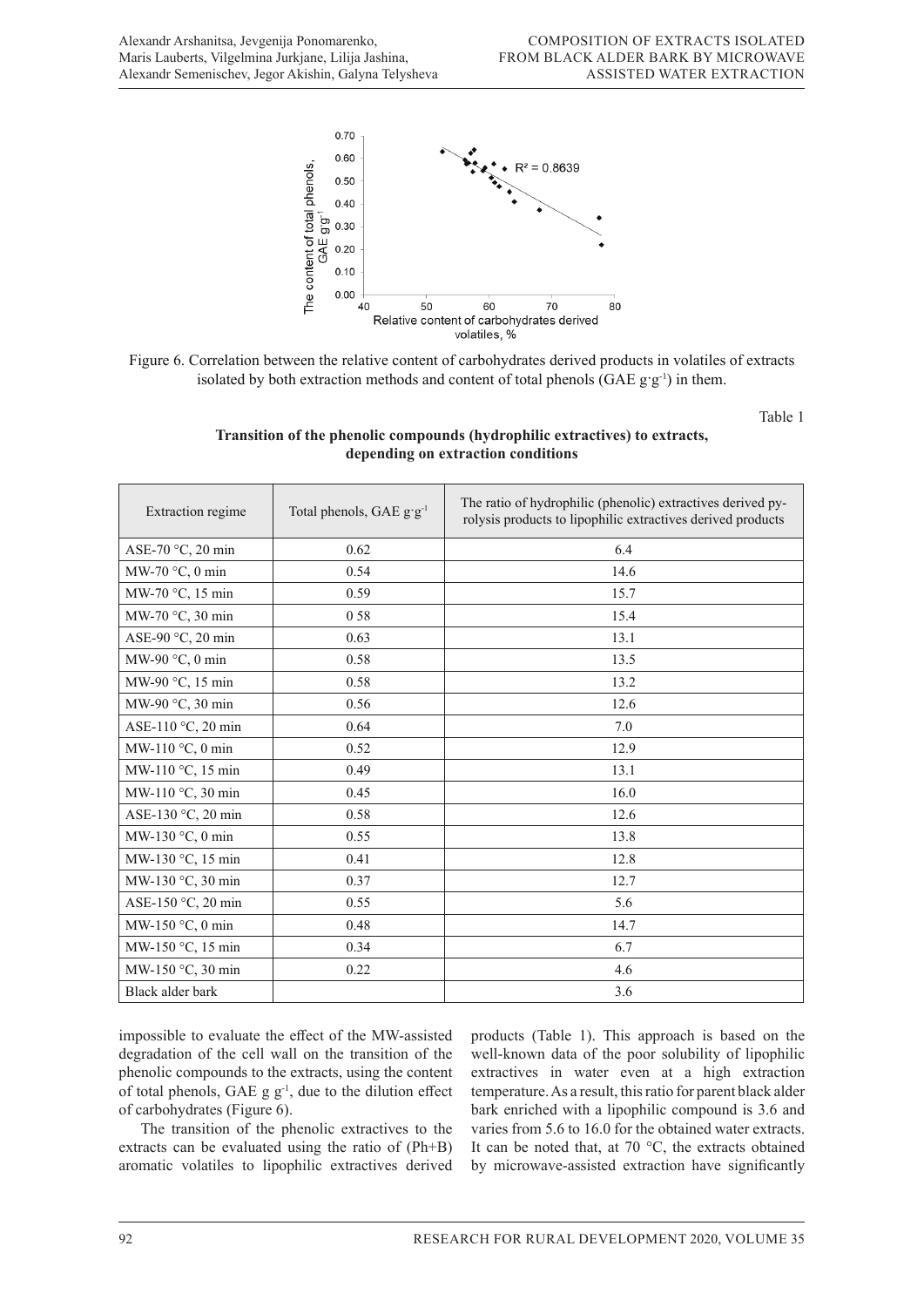higher ratios of phenolic extractives derived volatiles to lipophilic extractives derived volatiles. The above mentioned fact points to a higher transition of the phenolic extractive compound from the bark to the extracts under the MW-treatment (Table 1).

Exemplified by black alder bark, the results obtained indicate that microwave assisted extraction revealed itself as a flexible and low energy expensive method of tree bark processing that allows controlling the composition of the isolated extracts. It can be explained by the specific effect of MW irradiation, promoting the process of cell wall degradation and the high solubility of secondary metabolites in the presence of two attended factors: temperature and polar solvent. For complete clarification, this 'non-thermal effect' of microwave needs the further comprehensive research. The magnitude of the microwave power introduced into the substrate and the duration of microwave irradiation are tools, the variation of which allows controlling the transition of secondary metabolites and the main cell wall components to the extracts.

## **Conclusions**

1. It has been shown that, at a given temperature, the effect of water microwave assisted extraction on the degradation of black alder bark cell wall is more pronounced in comparison to that achieved by ASE water extraction.

- 2. The combination of dynamic and isothermal heating regimes at the high temperature MW assisted extraction leads to a dramatic increase in the content of hemicellulose and phenolics of lignin origination in extracts.
- 3. In comparison with conventional ASE extraction, the MW treatment is more promoting the transition of secondary phenolic metabolites from the plant cell into extracts. The effect is most marketable at 70 ℃.
- 4. Depending on the MW extraction regimes, a different portion of secondary metabolites and major biomass components in extracts can be achieved. This enlarges the possibility of bark extracts valorisation.
- 5. Water extraction of black alder bark in a MW extractor revealed by 25–50% lower specific energy consumption and 1.8–2.6 times higher productivity in comparison with conventional ASE.

#### **Acknowledgements**

The project ERAF No. 1.1.1.1/18/A/182: 'Innovative green extraction process, using water, with elaboration of microwave hybrid reactor and mechano-chemical biomass pre-treatment, creating a new biorefinery cluster oriented to phytochemicals and biomaterials production from underexploited tree biomass' is gratefully acknowledged.

## **References**

- Popa, V., & Volf, I. (2018). *Biomass as Renewable Raw Material to Obtain Bioproducts of High-tech Value*. Elsevier. DOI: 10.1016/C2015-0-05810-5.
- Gligor, O., Mocan, A., Moldovan, C., Locatelli, M., Crian, G., & Ferreira, I.C. (2019). Enzyme-assisted extractions of polyphenols – a comprehensive review, *Trends in Food Science &Technology*, DOI: 10.1016/j.tifs.2019.03.029.
- González-Vila, F.J., Gutiérrez, A., Martin, F., & Verdejo, T. (1997). Application of analytical pyrolysis to the characterization of Eucalyptus extractives and pitch deposits from a pulp mill. *Journal of Analytical and Applied Pyrolysis,* 40–41, 501–510. DOI: 10.1016/S0165-2370(97)00018-1.
- LR Zemkopības ministrija. (LR ministry of agriculture). (2018). Meža nozare skaitļos un faktos. (Latvian forest sector in facts and figures). Retrieved February 16, 2020, from https://www.zm.gov.lv/mezi/statiskaslapas/nozares-informacija/buklets-meza-nozare-skaitlos-un-faktos-?nid=1106#jump. (in Latvian).
- Lauberts, M. (2018). Isolation of polyphenols from different plant biomass processing residues applied environmentally friendly extraction methods and comprehensive characterization of the products obtained. Summary of Doctoral Thesis, Latvian University, Riga, p. 31.
- Leite, C., & Pereira, H. (2017). Cork-Containing Barks–A Review. *Front. Mater.* 3:63. DOI: 10.3389/ fmats.2016.00063.
- Marmol, I., Quero, J., Jiménez-Moreno, N., Rodríguez-Yoldi, M.J., & Ancín-Azpilicueta, C. (2019). A systematic review of the potential uses of pine bark in food industry and health care. *Trends in Food Science & Technology* 88, 558–566. DOI: 10.1016/j.tifs.2018.07.007.
- Morais, A., & Bogel-Lukasik, R. (2013). Green chemistry and the biorefinery concept. *Sust. Chem. Proc* 1:18. DOI: 10.1186/2043-7129-1-18.
- Neiva, D.M., Araújo, S., Gominho, J., de Cássia Carneiro, A., & Pereira, H. (2018). Potential of Eucalyptus globulus industrial bark as a biorefinery feedstock: Chemical and fuel characterization*. Industrial Crops & Products* 123, 262–270. DOI: 10.1016/j.indcrop.2018.06.070.
- Ohra-aho, T. (2017). Characterization of lignocellulose components by analytical pyrolysis gas chromatography mass spectrometry: Dissertation. Espoo: Aalto University